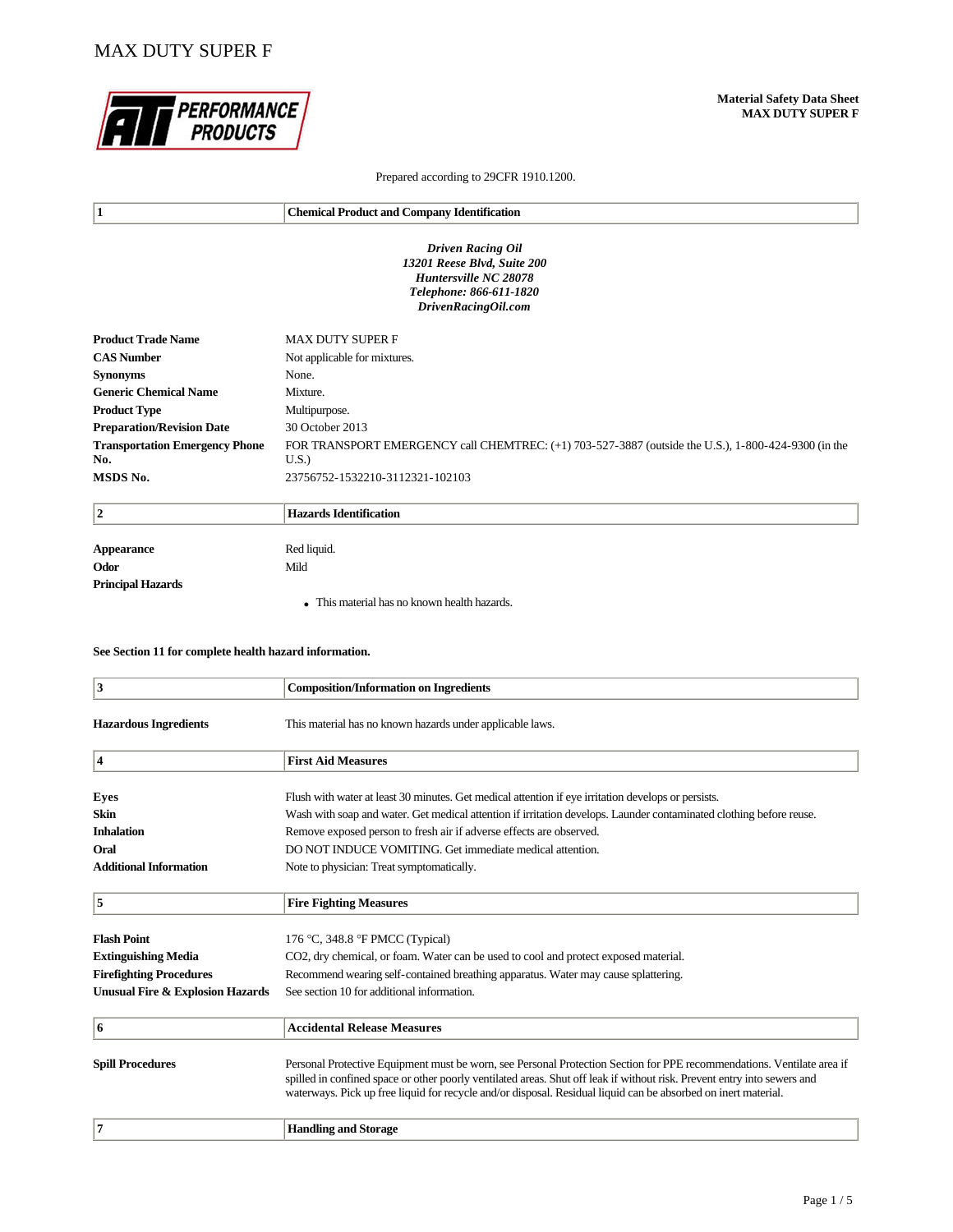| <b>Pumping Temperature</b><br><b>Maximum Handling Temperature</b> | Ambient<br>70 °C, 158 °F                                                                                                                                                                                                                                                                                                                                                                                                            |
|-------------------------------------------------------------------|-------------------------------------------------------------------------------------------------------------------------------------------------------------------------------------------------------------------------------------------------------------------------------------------------------------------------------------------------------------------------------------------------------------------------------------|
| <b>Handling Procedures</b>                                        | Keep containers closed when not in use. Avoid eye contact. Avoid repeated or prolonged skin contact. When handling, do<br>not eat, drink, or smoke. Wash thoroughly after handling. Launder contaminated clothing before reuse. Empty container<br>contains product residue which may exhibit hazards of product. Dispose of packaging or containers in accordance with local,<br>regional, national and international regulations. |
| <b>Maximum Storage Temperature</b>                                | 45 °C, 113 °F                                                                                                                                                                                                                                                                                                                                                                                                                       |
| <b>Storage Procedures</b>                                         | See section 10 for incompatible materials.                                                                                                                                                                                                                                                                                                                                                                                          |
| <b>Maximum Loading Temperature</b>                                | Not determined.                                                                                                                                                                                                                                                                                                                                                                                                                     |
| 8                                                                 | <b>Exposure Controls/Personal Protection</b>                                                                                                                                                                                                                                                                                                                                                                                        |

| <b>Exposure Limits</b>         | None established                                                                                                                                                                                                                                                                                      |
|--------------------------------|-------------------------------------------------------------------------------------------------------------------------------------------------------------------------------------------------------------------------------------------------------------------------------------------------------|
| <b>Other Exposure Limits</b>   | Contains mineral oil. Under conditions which may generate mists, observe the OSHA PEL of 5 mg per cubic meter, ACGIH<br>TWA of 5 mg per cubic meter.                                                                                                                                                  |
| <b>Engineering Controls</b>    | Use with adequate ventilation.                                                                                                                                                                                                                                                                        |
| <b>Gloves Procedures</b>       | Use nitrile or neoprene gloves.                                                                                                                                                                                                                                                                       |
| <b>Eve Protection</b>          | Safety glasses. If potential for splash or mist exists, wear chemical goggles or faceshield.                                                                                                                                                                                                          |
| <b>Respiratory Protection</b>  | Use NIOSH/MSHA approved respirator with a combination organic vapor and high efficiency filter cartridge if<br>recommended exposure limit is exceeded. Use self-contained breathing apparatus for entry into confined space, for other<br>poorly ventilated areas and for large spill clean-up sites. |
| <b>Clothing Recommendation</b> | Long sleeve shirt is recommended. Do not wear rings, watches or similar apparel that could entrap the material and cause a<br>skin reaction. Launder contaminated clothing before reuse.                                                                                                              |

| 9                                | <b>Physical and Chemical Properties</b>      |
|----------------------------------|----------------------------------------------|
|                                  |                                              |
| <b>Flash Point</b>               | 176 °C, 348.8 °F PMCC (Typical)              |
| <b>Upper Flammable Limit</b>     | Not determined.                              |
| <b>Lower Flammable Limit</b>     | Not determined.                              |
| <b>Autoignition Point</b>        | Not determined.                              |
| <b>Explosion Data</b>            | Material does not have explosive properties. |
| <b>Vapor Pressure</b>            | Not determined.                              |
| pH                               | Not determined.                              |
| <b>Specific Gravity</b>          | 0.83(15.6 °C)                                |
| <b>Bulk Density</b>              | Not determined.                              |
| <b>Water Solubility</b>          | Insoluble.                                   |
| <b>Percent Solid</b>             | Not determined.                              |
| <b>Percent Volatile</b>          | Not determined.                              |
| <b>Volatile Organic Compound</b> | Not determined.                              |
| <b>Vapor Density</b>             | Not determined.                              |
| <b>Evaporation Rate</b>          | Not determined.                              |
| Odor                             | Mild                                         |
| <b>Appearance</b>                | Red liquid.                                  |
| <b>Viscosity</b>                 | 94 Centistokes (25 °C)                       |
|                                  | 51 Centistokes (40 °C)                       |
|                                  | 10 Centistokes (100 $\degree$ C)             |
| <b>Odor Threshold</b>            | Not determined.                              |
| <b>Boiling Point</b>             | Not determined.                              |
| <b>Pour Point Temperature</b>    | $-42$ °C, $-44$ °F                           |
| <b>Melting / Freezing Point</b>  | Not determined.                              |

#### *The above data are typical values and do not constitute a specification. Vapor pressure data are calculated unless otherwise noted.*

| 10                               | <b>Stability and Reactivity</b>                                                                |
|----------------------------------|------------------------------------------------------------------------------------------------|
|                                  |                                                                                                |
| <b>Stability</b>                 | Material is normally stable at moderately elevated temperatures and pressures.                 |
| <b>Decomposition Temperature</b> | Not determined.                                                                                |
| <b>Incompatibility</b>           | Strong oxidizing agents.                                                                       |
| <b>Polymerization</b>            | Will not occur.                                                                                |
| <b>Thermal Decomposition</b>     | Smoke, carbon monoxide, carbon dioxide, aldehydes and other products of incomplete combustion. |
| <b>Conditions to Avoid</b>       | Do not expose to excessive heat, ignition sources, or oxidizing materials.                     |
| 11                               | <b>Toxicological Information</b>                                                               |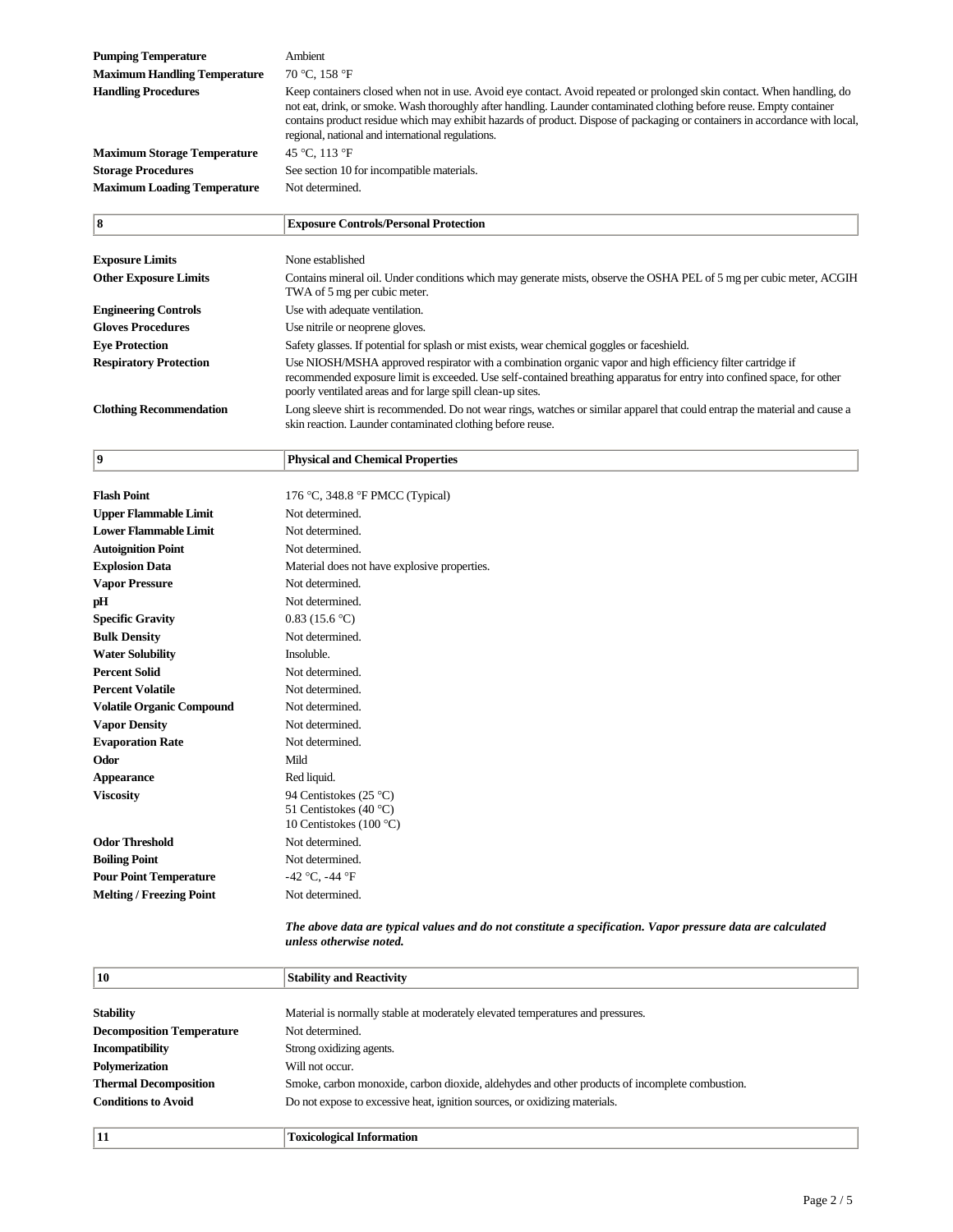|                                 | - ACUTE EXPOSURE --                                                                                                                                                                                                                                                      |
|---------------------------------|--------------------------------------------------------------------------------------------------------------------------------------------------------------------------------------------------------------------------------------------------------------------------|
| <b>Eve Irritation</b>           | Not expected to cause eye irritation. Based on data from components or similar materials.                                                                                                                                                                                |
| <b>Skin Irritation</b>          | Not expected to be a primary skin irritant. Based on data from components or similar materials. Prolonged or repeated skin<br>contact as from clothing wet with material may cause dermatitis. Symptoms may include redness, edema, drying, and<br>cracking of the skin. |
| <b>Respiratory Irritation</b>   | If material is misted or if vapors are generated from heating, exposure may cause irritation of mucous membranes and the<br>upper respiratory tract. Based on data from similar materials.                                                                               |
| <b>Dermal Toxicity</b>          | The LD50 in rabbits is $> 2000$ mg/Kg. Based on data from components or similar materials.                                                                                                                                                                               |
| <b>Inhalation Toxicity</b>      | No data available to indicate product or components may be a toxic inhalation hazard.                                                                                                                                                                                    |
| <b>Oral Toxicity</b>            | The LD50 in rats is > 10,000 mg/Kg. Based on data from components or similar materials. Material can be aspirated into<br>the lungs during the act of swallowing or vomiting. This could result in pulmonary edema and chemical pneumonitis.                             |
| <b>Dermal Sensitization</b>     | No data available to indicate product or components may be a skin sensitizer.                                                                                                                                                                                            |
| <b>Inhalation Sensitization</b> | No data available to indicate product or components may be respiratory sensitizers.                                                                                                                                                                                      |
|                                 | - CHRONIC EXPOSURE --                                                                                                                                                                                                                                                    |
| <b>Chronic Toxicity</b>         | No data available to indicate product or components present at greater than 1% are chronic health hazards.                                                                                                                                                               |
| Carcinogenicity                 | This product contains mineral oils which are considered to be severely refined and not considered to be carcinogenic under<br>IARC. All of the oils in this product have been demonstrated to contain less than 3% extractables by the IP 346 test.                      |
| Mutagenicity                    | No data available to indicate product or any components present at greater than 0.1% are mutagenic or genotoxic.                                                                                                                                                         |
| <b>Reproductive Toxicity</b>    | No data available to indicate either product or components present at greater than 0.1% that may cause reproductive<br>toxicity.                                                                                                                                         |
| <b>Teratogenicity</b>           | No data available to indicate product or any components contained at greater than 0.1% may cause birth defects.                                                                                                                                                          |
| -- ADDITIONAL INFORMATION --    |                                                                                                                                                                                                                                                                          |
| Other                           | No other health hazards known.                                                                                                                                                                                                                                           |
| 12                              | <b>Ecological Information</b>                                                                                                                                                                                                                                            |

## **-- ENVIRONMENTAL TOXICITY --**

| <b>Freshwater Fish Toxicity</b>          | The acute LC50 is 100 - 1000 mg/L based on component data.                                                                                                                                                                   |
|------------------------------------------|------------------------------------------------------------------------------------------------------------------------------------------------------------------------------------------------------------------------------|
| <b>Freshwater Invertebrates Toxicity</b> | Chronic effects expected at 10 - 100 mg/L based on component data.                                                                                                                                                           |
| <b>Algal Inhibition</b>                  | Not determined.                                                                                                                                                                                                              |
| <b>Saltwater Fish Toxicity</b>           | Not determined.                                                                                                                                                                                                              |
| <b>Saltwater Invertebrates Toxicity</b>  | Not determined.                                                                                                                                                                                                              |
| <b>Bacteria Toxicity</b>                 | Not determined.                                                                                                                                                                                                              |
| <b>Miscellaneous Toxicity</b>            | Not determined.                                                                                                                                                                                                              |
|                                          |                                                                                                                                                                                                                              |
|                                          | -- ENVIRONMENTAL FATE --                                                                                                                                                                                                     |
| <b>Biodegradation</b>                    | At least 25% of the components in this product show limited biodegradation based on OECD 301-type test data. At least<br>25% of the components in this product show limited biodegradation based on OECD 302-type test data. |
| <b>Bioaccumulation</b>                   | 25% or greater of the components potentially bioconcentrate, based on octanol/water coefficients.                                                                                                                            |
| <b>Soil Mobility</b>                     | Not determined.                                                                                                                                                                                                              |
|                                          |                                                                                                                                                                                                                              |
| 13                                       | <b>Disposal Considerations</b>                                                                                                                                                                                               |

**Waste Disposal** This material, if discarded, is not a hazardous waste under RCRA Regulation 40 CFR 261. Treatment, storage, transportation, and disposal must be in accordance with applicable Federal, State/Provincial, and Local regulations.

| 14                                 | <b>Transport Information</b> |
|------------------------------------|------------------------------|
|                                    |                              |
| <b>ICAO/IATA I</b>                 | Not regulated.               |
| ІСАОЛАТА П                         | Not regulated.               |
| <b>IMDG</b>                        | Not regulated.               |
| <b>IMDG EMS Fire</b>               | Not applicable.              |
| <b>IMDG EMS Spill</b>              | Not applicable.              |
| <b>IMDG MFAG</b>                   | Not applicable.              |
| <b>MARPOL Annex II</b>             | Not determined.              |
| <b>USCG Compatibility</b>          | Not determined.              |
| <b>U.S. DOT Bulk</b>               | Not regulated.               |
| <b>DOT NAERG</b>                   | Not applicable.              |
| <b>U.S. DOT</b> (Intermediate)     | Not regulated.               |
| <b>U.S. DOT Intermediate NAERG</b> | Not applicable.              |
| <b>U.S. DOT Non-Bulk</b>           | Not regulated.               |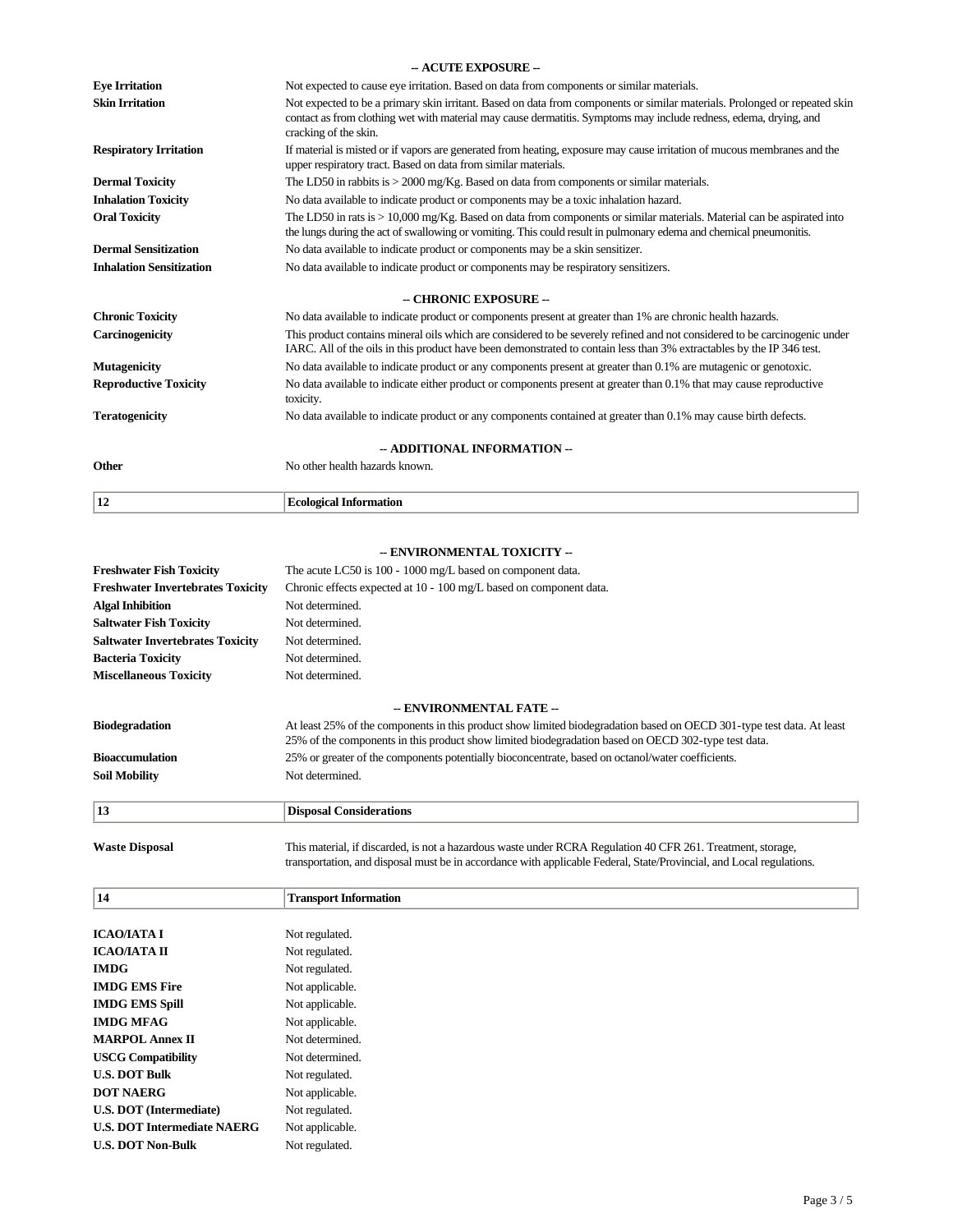| <b>U.S. DOT Non-Bulk NAERG</b> |
|--------------------------------|
| Canada                         |
| Mexico                         |
| <b>Bulk Quantity</b>           |
| <b>Intermediate Quantity</b>   |
| <b>Non-Bulk Quantity</b>       |

Not applicable. Not regulated. Not regulated. **Bulk Quantity** 85000 KG, 187391 lbs. **Intermediate Quantity** 11000 KG, 24251 lbs. 400 KG, 882 lbs.

*Review classification requirements before shipping materials at elevated temperatures.*

| 15                                                                     |                                                                                                                                                                                                                                           |
|------------------------------------------------------------------------|-------------------------------------------------------------------------------------------------------------------------------------------------------------------------------------------------------------------------------------------|
|                                                                        | <b>Regulatory Information</b>                                                                                                                                                                                                             |
|                                                                        |                                                                                                                                                                                                                                           |
|                                                                        | -- Global Chemical Inventories --                                                                                                                                                                                                         |
| <b>USA</b>                                                             | All components of this material are on the US TSCA Inventory or are exempt.                                                                                                                                                               |
|                                                                        |                                                                                                                                                                                                                                           |
| Other TSCA Reg.<br>EU                                                  | None known.                                                                                                                                                                                                                               |
|                                                                        | To obtain information on the REACH compliance status of this product, please visit Lubrizol.com/REACH, or e-mail us at<br>REACH_MSDS_INQUIRIES@Lubrizol.com                                                                               |
| Japan                                                                  | All components are in compliance with the Chemical Substances Control Law of Japan.                                                                                                                                                       |
| Australia                                                              | All components are in compliance with chemical notification requirements in Australia.                                                                                                                                                    |
| <b>New Zealand</b>                                                     | May require notification before sale under New Zealand regulations.                                                                                                                                                                       |
| Canada                                                                 | All components are in compliance with the Canadian Environmental Protection Act and are present on the Domestic<br>Substances List.                                                                                                       |
| <b>Switzerland</b>                                                     | All components are in compliance with the Environmentally Hazardous Substances Ordinance in Switzerland.                                                                                                                                  |
| Korea                                                                  | All components are in compliance in Korea.                                                                                                                                                                                                |
| <b>Philippines</b>                                                     | All components are in compliance with the Philippines Toxic Substances and Hazardous and Nuclear Wastes Control Act of<br>1990 (R.A. 6969).                                                                                               |
| China                                                                  | All components of this product are listed on the Inventory of Existing Chemical Substances in China.                                                                                                                                      |
| Taiwan                                                                 | All components of this product are listed on the Taiwan inventory.                                                                                                                                                                        |
|                                                                        |                                                                                                                                                                                                                                           |
| <b>SARA Ext. Haz. Subst.</b>                                           | - Other U.S. Federal Regulations --<br>This product does not contain greater than 1.0% of any chemical substance on the SARA Extremely Hazardous Substances                                                                               |
|                                                                        | list.                                                                                                                                                                                                                                     |
| <b>SARA Section 313</b>                                                | This product does not contain greater than 1.0% (greater than 0.1% for carcinogenic substance) of any chemical substances<br>listed under SARA Section 313.                                                                               |
| <b>SARA 311 Classifications</b>                                        | <b>Acute Hazard</b><br>No                                                                                                                                                                                                                 |
|                                                                        | No<br>Chronic Hazard                                                                                                                                                                                                                      |
|                                                                        | Fire Hazard<br>No                                                                                                                                                                                                                         |
|                                                                        | Reactivity Hazard<br>No                                                                                                                                                                                                                   |
| <b>CERCLA Hazardous Substances</b>                                     | None known.                                                                                                                                                                                                                               |
|                                                                        | -- State Regulations --                                                                                                                                                                                                                   |
| Cal. Prop. 65                                                          | This product contains the following chemical(s) known to the state of California to cause cancer and/or birth defects based                                                                                                               |
|                                                                        | on maximum impurity levels of components: $< 0.01$ ppm lead $< 0.01$ ppm C.I. Solvent Yellow 14, CAS no. 842-07-9 $<$<br>0.01 ppm Solvent Yellow 3, CAS no. 97-56-3 < 0.01 ppm Solvent Yellow 3, CAS no. 97-56-3 < 0.01 ppm arsenic < 0.5 |
|                                                                        | ppm Benzene, CAS no. 71-43-2 2 ppm Sulfur dioxide, CAS no. 7446-09-5 0.001% Ethyl benzene, CAS no. 100-41-4<br>0.057% Toluene, CAS no. 108-88-3                                                                                           |
|                                                                        |                                                                                                                                                                                                                                           |
|                                                                        | -- Product Registrations --                                                                                                                                                                                                               |
| <b>U.S. Fuel Registration</b>                                          | Not applicable.                                                                                                                                                                                                                           |
| <b>Finnish Registration Number</b>                                     | Not Registered                                                                                                                                                                                                                            |
| <b>Swedish Registration Number</b>                                     | Not Registered                                                                                                                                                                                                                            |
| <b>Norwegian Registration Number</b>                                   | Not Registered                                                                                                                                                                                                                            |
| <b>Danish Registration Number</b>                                      | Not Registered                                                                                                                                                                                                                            |
| <b>Swiss Registration Number</b><br><b>Italian Registration Number</b> | Not Registered<br>Not Registered                                                                                                                                                                                                          |
|                                                                        |                                                                                                                                                                                                                                           |
|                                                                        | -- Other / International --                                                                                                                                                                                                               |
| <b>Miscellaneous Regulatory</b>                                        | Not determined.                                                                                                                                                                                                                           |
| <b>Information</b>                                                     |                                                                                                                                                                                                                                           |
|                                                                        |                                                                                                                                                                                                                                           |
| 16                                                                     | <b>Other Information</b>                                                                                                                                                                                                                  |
| <b>US NFPA Codes</b>                                                   |                                                                                                                                                                                                                                           |
|                                                                        | <b>Health</b><br><b>Reactivity</b><br><b>Fire</b><br><b>Special</b><br>N/E<br>1<br>1<br>0                                                                                                                                                 |
|                                                                        | (N/E) - None established                                                                                                                                                                                                                  |